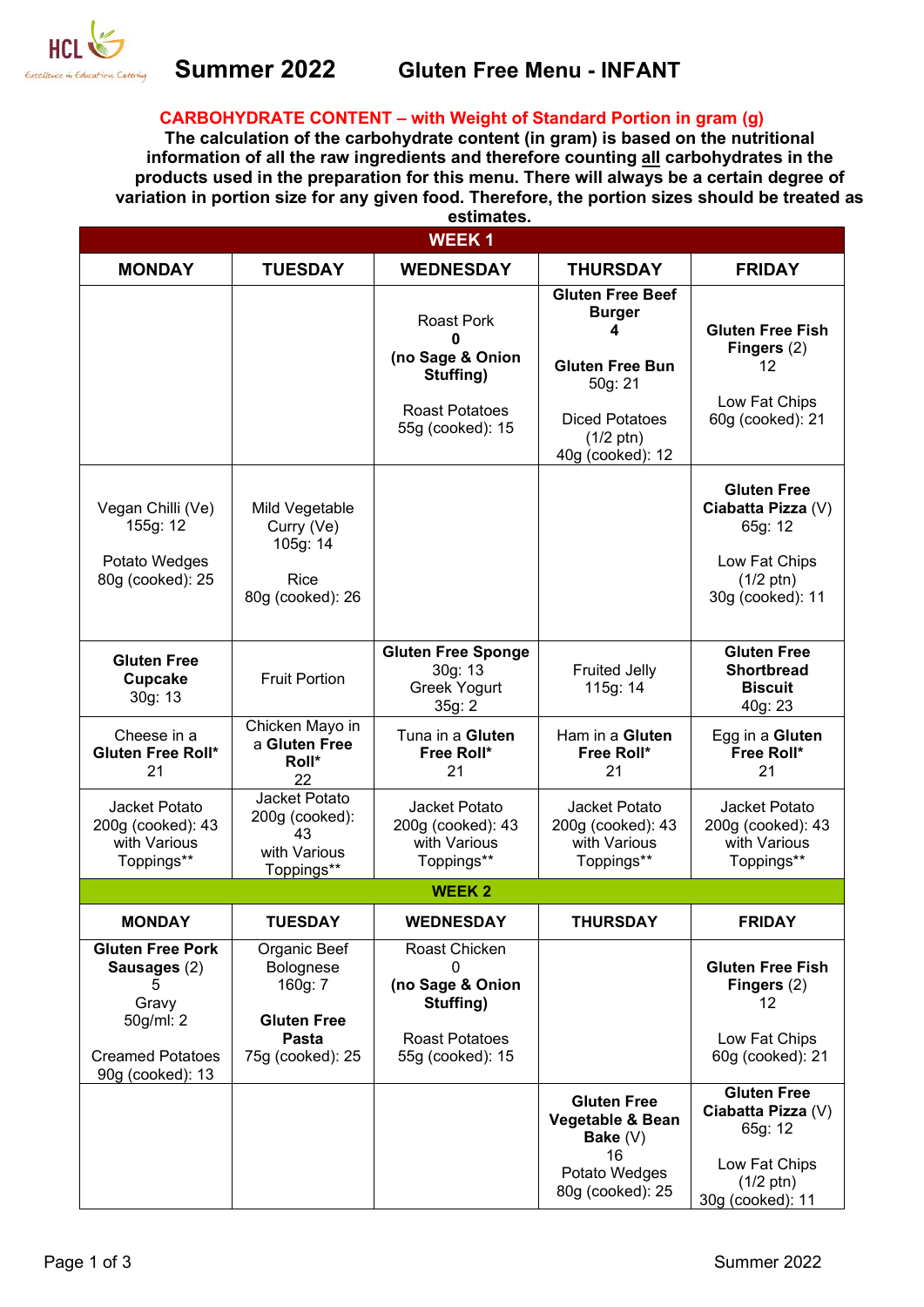| <b>Gluten Free</b><br>Sponge<br>30g: 13<br><b>Greek Yogurt</b><br>35g: 2 | <b>Fruit Portion</b>                                                                                   | <b>Strawberry Mousse</b><br>40g: 8<br><b>Gluten Free</b><br><b>Shortbread Finger</b><br>20g: 11 | <b>Fruited Jelly</b><br>115g: 14                                 | <b>Gluten Free</b><br><b>Shortbread</b><br><b>Biscuit</b><br>40g: 23 |
|--------------------------------------------------------------------------|--------------------------------------------------------------------------------------------------------|-------------------------------------------------------------------------------------------------|------------------------------------------------------------------|----------------------------------------------------------------------|
| Tuna in a Gluten<br>Free Roll*<br>21                                     | Chicken Mayo in<br>a Gluten Free<br>Roll*<br>22                                                        | Ham in a Gluten<br>Free Roll*<br>21                                                             | Cheese in a<br><b>Gluten Free Roll*</b><br>21                    | Egg in a Gluten<br>Free Roll*<br>21                                  |
| Jacket Potato<br>200g (cooked): 43<br>with Various<br>Toppings**         | Jacket Potato<br>200g (cooked):<br>43<br>with Various<br>Toppings**                                    | Jacket Potato<br>200g (cooked): 43<br>with Various<br>Toppings**                                | Jacket Potato<br>200g (cooked): 43<br>with Various<br>Toppings** | Jacket Potato<br>200g (cooked): 43<br>with Various<br>Toppings**     |
|                                                                          |                                                                                                        | <b>WEEK3</b>                                                                                    |                                                                  |                                                                      |
| <b>MONDAY</b>                                                            | <b>TUESDAY</b>                                                                                         | <b>WEDNESDAY</b>                                                                                | <b>THURSDAY</b>                                                  | <b>FRIDAY</b>                                                        |
| <b>Gluten Free</b><br><b>Chicken Grill</b><br>9                          | <b>Quorn Frankfurter</b><br>(V)<br>(1)                                                                 | Roast Gammon<br>0                                                                               | <b>Plain Beef Mince</b><br>0                                     | <b>Crispy Coated</b><br>Salmon<br>8                                  |
| Potato Wedges<br>80g (cooked): 25                                        | <b>Gluten Free Roll</b><br>50g: 21<br><b>Diced Potatoes</b><br>$(1/2 \text{ ptn})$<br>40g (cooked): 12 | <b>Roast Potatoes</b><br>55g (cooked): 15                                                       | <b>Gluten Free Pasta</b><br>75g (cooked): 25                     | Potato Wedges<br>80g (cooked): 25                                    |
|                                                                          | Tomato &<br>Chickpea Ragu<br>(Ve)<br>150g: 13                                                          |                                                                                                 |                                                                  | <b>Gluten Free</b><br>Ciabatta Pizza (V)<br>65g: 12                  |
|                                                                          | <b>Gluten Free</b><br>Pasta<br>75g (cooked): 25                                                        |                                                                                                 |                                                                  | Potato Wedges<br>$(1/2 \text{ ptn})$<br>40g (cooked): 13             |
| <b>Gluten Free</b><br>Sponge<br>30g: 13                                  | <b>Fruit Portion</b>                                                                                   | <b>Gluten Free</b><br><b>Cupcake</b><br>30g: 13<br><b>Greek Yogurt</b><br>35g: 2                | <b>Fruited Jelly</b><br>115g: 14                                 | <b>Gluten Free</b><br><b>Shortbread</b><br><b>Biscuit</b><br>40g: 23 |
| Tuna in a Gluten<br>Free Roll*<br>21                                     | Cheese in a<br><b>Gluten Free</b><br>Roll*<br>21                                                       | Chicken Mayo in a<br>Gluten Free Roll*<br>22                                                    | Ham in a Gluten<br>Free Roll*<br>21                              | Egg in a Gluten<br>Free Roll*<br>21                                  |
| Jacket Potato<br>200g (cooked): 43<br>with Various<br>Toppings**         | Jacket Potato<br>200g (cooked):<br>43<br>with Various<br>Toppings**                                    | Jacket Potato<br>200g (cooked): 43<br>with Various<br>Toppings**                                | Jacket Potato<br>200g (cooked): 43<br>with Various<br>Toppings** | Jacket Potato<br>200g (cooked): 43<br>with Various<br>Toppings**     |

## **The numbers in the menu are referring to the total amount of carbohydrates in grams.**

*\*Gluten Free Roll 50g: 21 CHO (if baked by HCL on location)*